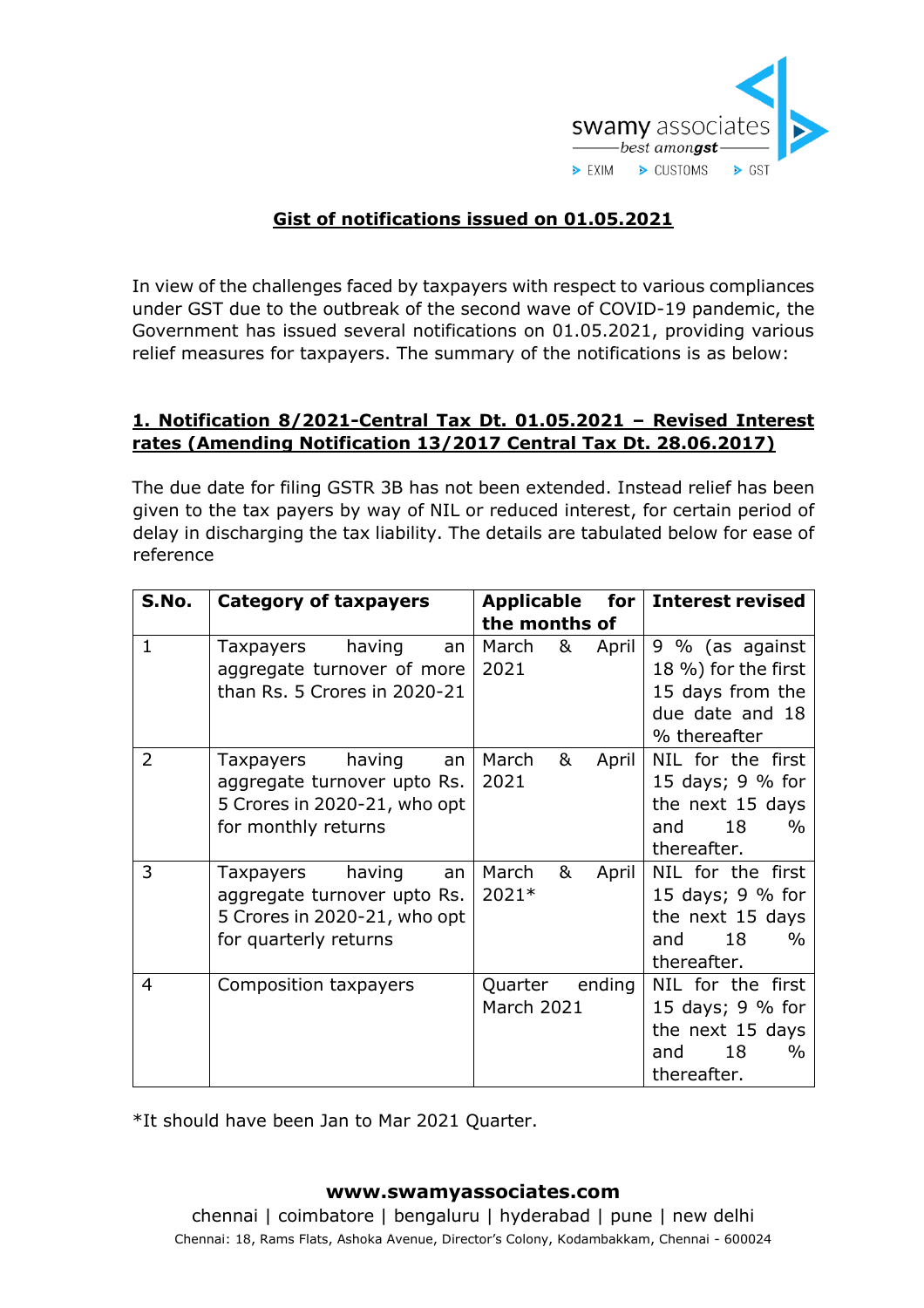

## **2. Notification 9/2021-Central Tax – Waiver of late fee for GSTR-3B (Amending Notification 76/2018 Central Tax Dt.31.12.2018**

| S.No.         | <b>Category of taxpayers</b>     | Applicable for                     | <b>Extent of Late</b> |
|---------------|----------------------------------|------------------------------------|-----------------------|
|               |                                  | the months of                      | <b>Fee waiver</b>     |
|               | Taxpayers having<br>an           | March 2021                         | & Further 15 days     |
|               | aggregate turnover of more       | <b>April 2021</b>                  | from the due date     |
|               | than Rs. 5 Crores in 2020-21     |                                    |                       |
| $\mathcal{L}$ | Taxpayers having an   March 2021 |                                    | & Further 30 days     |
|               | aggregate turnover upto Rs.      | <b>April 2021</b>                  | from the due date     |
|               | 5 Crores in 2020-21, who opt     |                                    |                       |
|               | for monthly returns              |                                    |                       |
| 3             | Taxpayers having an              | January to March   Further 30 days |                       |
|               | aggregate turnover upto Rs.      | 2021                               | from the due date     |
|               | 5 Crores in 2020-21, who opt     |                                    |                       |
|               | for quarterly returns            |                                    |                       |

The above notifications are tabulated as below for better understanding.

A**.** For taxpayers having aggregate turnover of **more than Rs. 5 Crores**

| <b>Period</b> | <b>Period</b>            | <b>Interest</b> | Late fees                           |
|---------------|--------------------------|-----------------|-------------------------------------|
| March 2021    | 21.04.2021 to 05.05.2021 |                 | 9% No Late fee if GSTR 3B Return is |
|               | 06.05.2021 onwards       |                 | 18% filed within 15 days from the   |
| April 2021    | 21.05.2021-04.06.2021    |                 | 9%due date                          |
|               | 05.06.2021 onwards       | 18%             |                                     |

B. For taxpayers opted for monthly return having aggregate turnover of **up to Rs. 5 crores**

| <b>Period</b> | <b>Period</b>                       | <b>Interest</b> | Late fees                                                                                                    |
|---------------|-------------------------------------|-----------------|--------------------------------------------------------------------------------------------------------------|
|               | 21.04.2021 to 05.05.2021            | 0%              |                                                                                                              |
|               | March 2021 06.05.2021 to 20.05.2021 |                 |                                                                                                              |
|               | 21.05.2021 onwards                  |                 | $\frac{9\%}{18\%}$ No Late fee GSTR 3B Return is<br>$\frac{18\%}{12\%}$ filed <b>within 30 days</b> from the |
| April 2021    | 21.05.2021 to 04.06.2021            |                 | $0\%$ due date                                                                                               |
|               | 05.06.2021 to 19.06.2021            | 9%              |                                                                                                              |
|               | 20.06.2021 onwards                  | 18%             |                                                                                                              |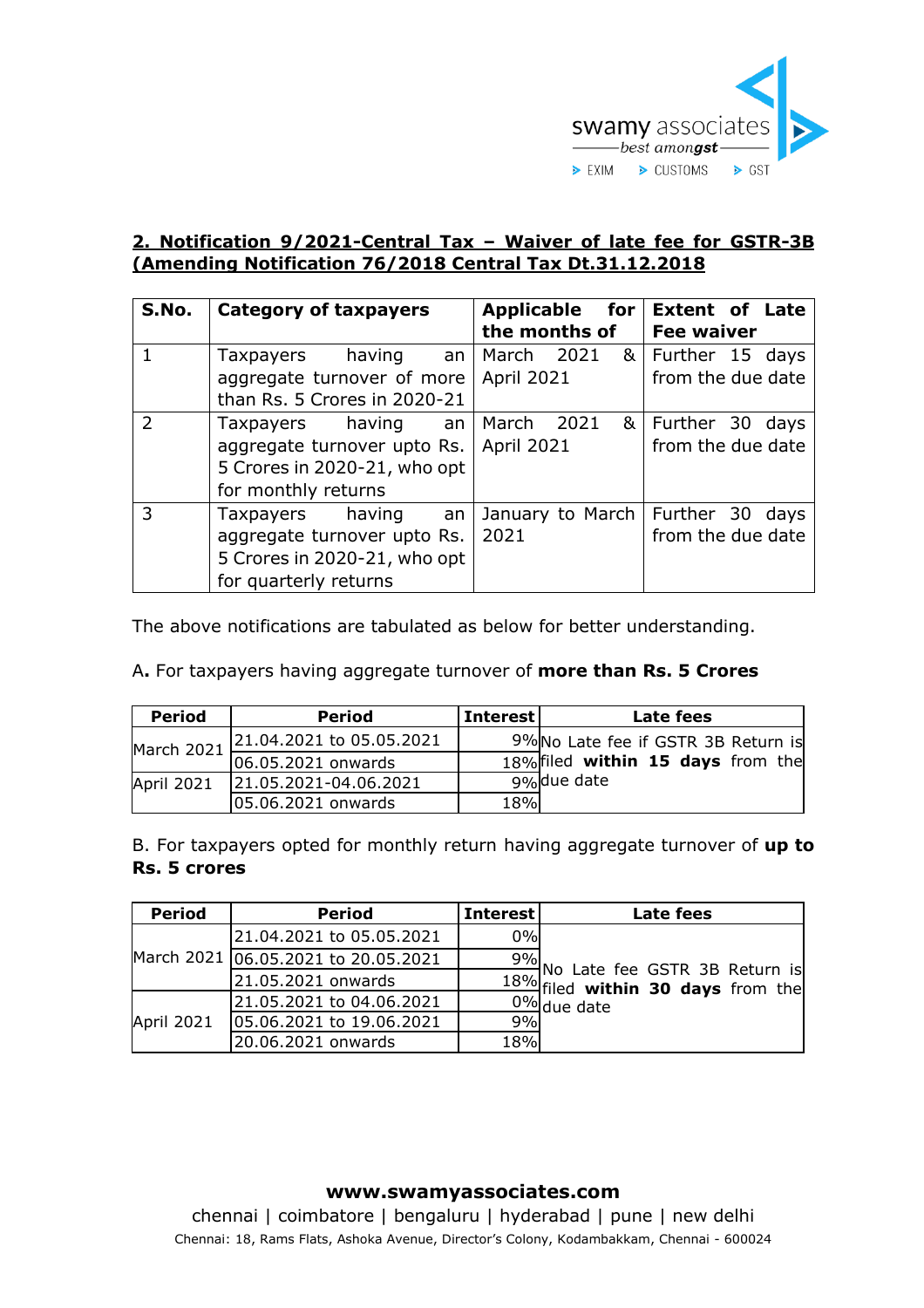

| <b>States</b>                | <b>Period</b>            | <b>Interest</b> | Late fees                                                                                  |
|------------------------------|--------------------------|-----------------|--------------------------------------------------------------------------------------------|
| Category I<br><b>States</b>  | 23.04.2021 to 07.05.2021 | 0%              |                                                                                            |
|                              | 08.05.2021 to 22.05.2021 | 9%              |                                                                                            |
|                              | 21.05.2021 onwards       |                 |                                                                                            |
|                              | 25.04.2021 to 09.05.2021 |                 | $\frac{18\%}{18\%}$ No Late fee the GSTR 3B return<br>0% for QE 31.03.2021 is filed within |
| Category II<br><b>States</b> | 10.05.2021 to 24.05.2021 | 9%              |                                                                                            |
|                              | 25.05.2021 onwards       | 18%             |                                                                                            |

C. For taxpayers opted for quarterly return (QRMP) - For the QE 31.03.2021

### **3. Notification 10/2021-Central Tax (Amendment to Notification 21/2019 Central Tax Dt. 23.04.2019**

The due date for filing annual return in form GSTR-4 required to be filed by composition tax payers, for the year 2020-21 extended from 30.04.2021 to 31.05.2021.

## **4. Notification 11/2021-Central Tax**

Due date for filing return in form ITC-4 (Quarterly return on job work movements) for the period January 2021 to March 2021 has been extended upto 31.05.2021.

## **5. Notification 12/2021-Central Tax (Amending Notification 83/2020 Central Tax Dt. 10.11.2020)**

The due date for filing GSTR-1 for the month of April 2021, for those who are liable to file the same on monthly basis, shall be extended from 11.05.2021 to 26.05.2021.

The above 3 notifications can be tabulated as below.

| <b>Return</b>                                                 | <b>Period</b> | <b>Extended</b><br>due date |
|---------------------------------------------------------------|---------------|-----------------------------|
| GSTR 4 - Annual return for Composition taxpayers   FY 2020-21 |               | 31.05.2021                  |
| ITC 04 Job work                                               | QE 31.03.2021 | 31.05.2021                  |
| GSTR 1 for monthly taxpayers                                  | April 2021    | 26.05.2021                  |
| Invoice Furnishing Facility (IFF) QRMP scheme                 | April 2021    | 28.05.2021                  |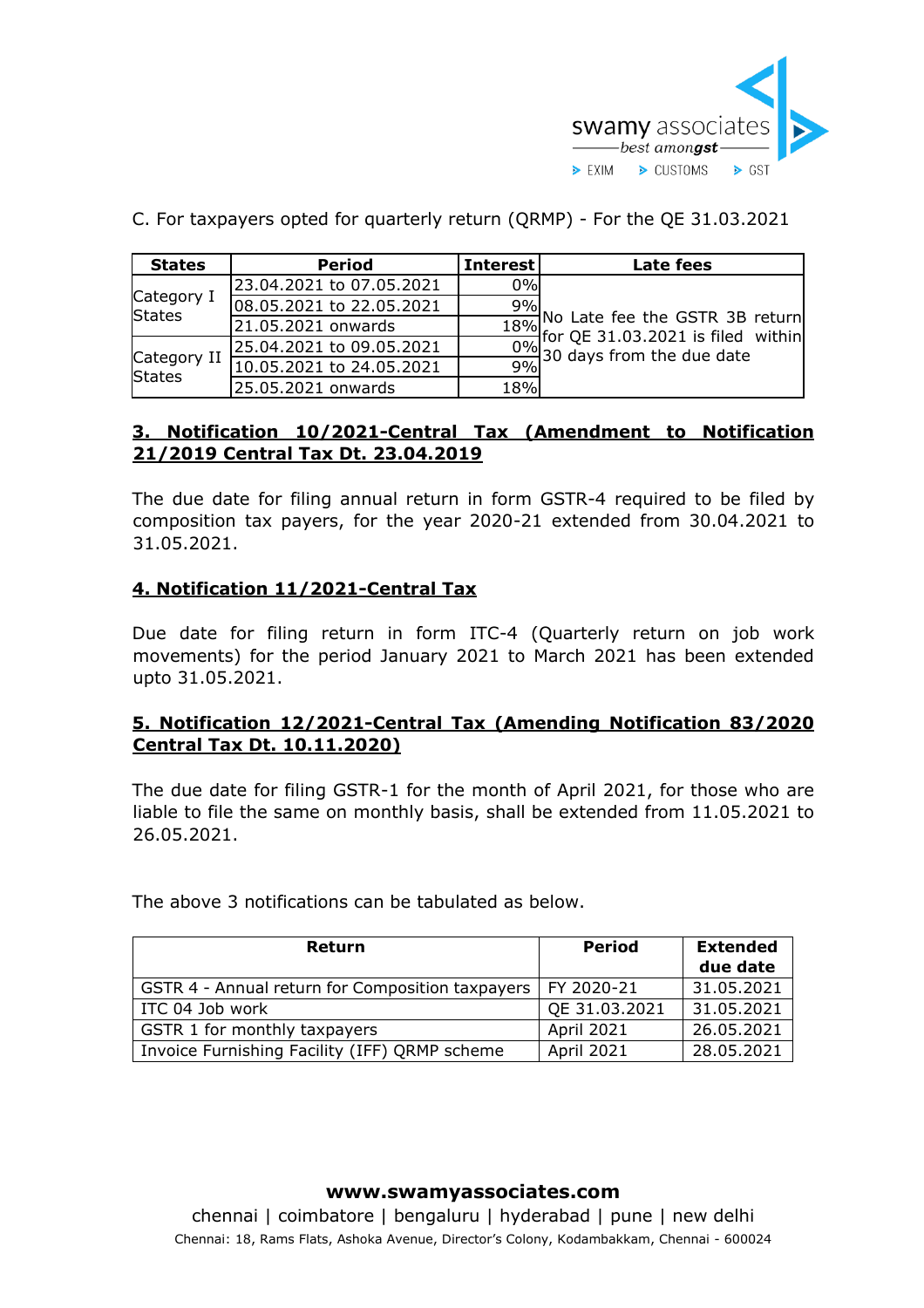

# **6.Notification 13/2021-Central Tax (Amending CGST Rules, 2017)**

The provisions of Rule 36 (4) of the CGST Rules, 2017 which allows ITC of 5 % over and above what is declared in GSTR-2A shall apply cumulatively for the months of April 2021 and May 2021, while filing the return for May 2021.

The facility of uploading invoices in Invoice Furnishing Facility (IFF) for those who opted to file return on quarterly basis is normally available from the first day of the succeeding month, till thirteenth day. This facility for the month of April 2021 shall now be available from 01.05.2021 to 28.05.2021.

# **7.Notification 14/2021-Central Tax**

Apart from the above, the time limit under various other provisions has been extended up to 31.05.2021 vide Notification No. 14/2021-CT. This Notification is issued under Section 168A of the CGST Act, 2017. As per this notification,

If due date for

a) Completion of any proceeding or passing of any order or issuance of any notice, intimation, notification, sanction or approval, by any authority, commission or tribunal,

b) Filing of any appeal, reply or application or furnishing of any report, document, return, statement or such other record

falls during the period from 15th April 2021 to 30th May 2021, the due date is extended to 31<sup>st</sup> May 2021.

**Refund**: If the time limit for issuance of order with respect to rejection of refund claims falls during the period from the 15th day of April, 2021 to the 30th day of May, 2021, in such cases the time limit for issuance of the said order shall be extended to fifteen days after the receipt of reply to the notice from the registered person or the 31st day of May, 2021, whichever is later

**Registration**: If the time limit for completion of any action relating to verification and approval of registration, falls during the period from the 01.05. 2021 to the 31.05.2021, it shall be extended up to 15.06.2021.